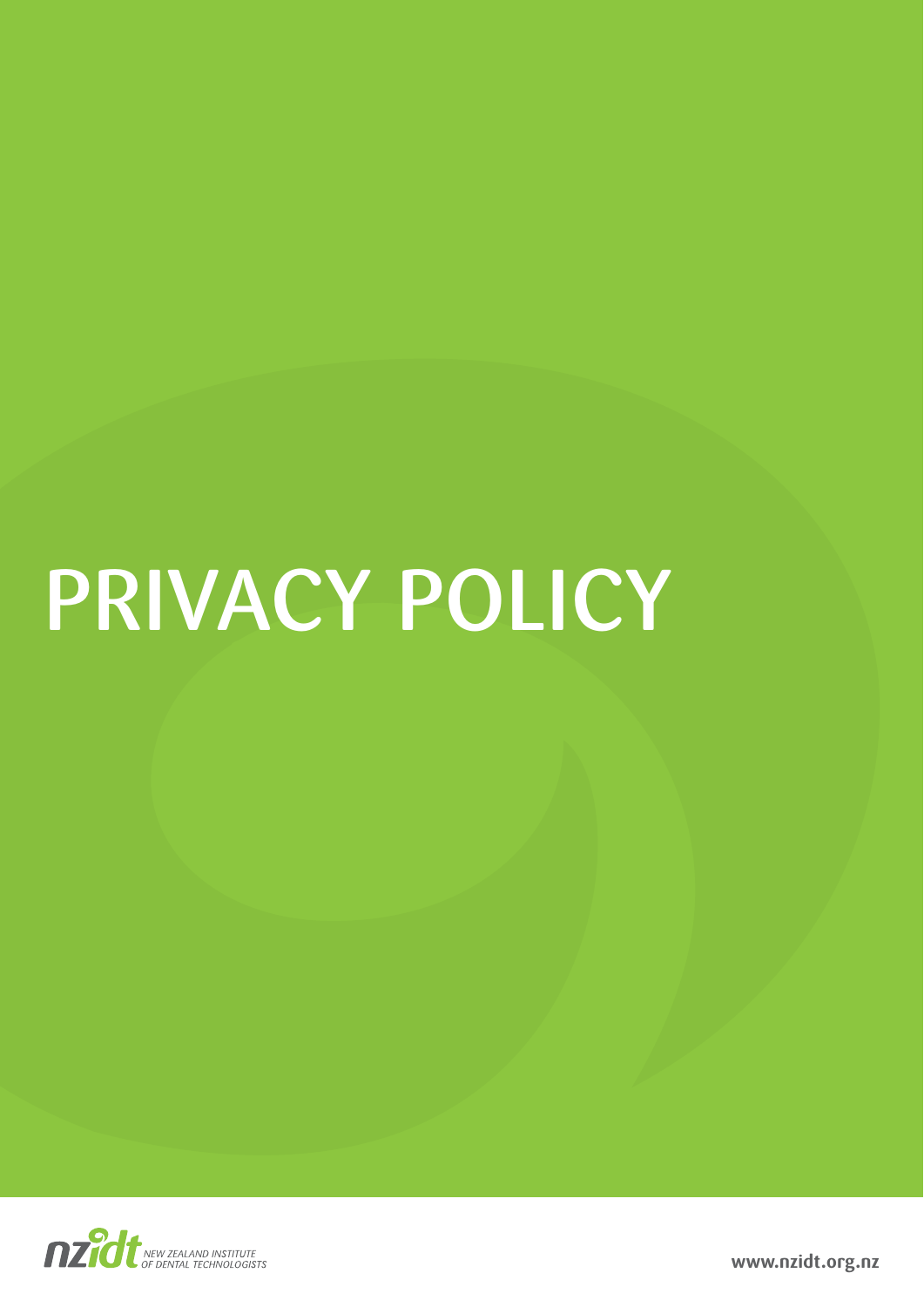# **New Zealand Institute of Dental Technologists Privacy Policy**

## **PRIVACY ACT 1993**

This Act came into force on 1 July 1993 with the stated aim of protecting the privacy of natural persons. It requires the New Zealand Institute of Dental Technologists to collect, hold, handle, use and disclose personal information in accordance with twelve information privacy principles in the Act.

The Privacy Act introduces the concept of the information privacy principles. The information privacy principles must be complied with when handling any personal information. The NZIDT Privacy Policy adheres to these principles.

#### **Collection**

- 1. The NZIDT will not collect any information from members unless it is necessary for a lawful purpose connected with a function of the NZIDT
- 2. The NZIDT must normally collect the information directly from the individual concerned. Members are encouraged to provide their own details via the NZIDT online database

#### **Security, access to, and correction of personal information**

- 1. The NZIDT will take all reasonable steps to protect personal information held against loss or unauthorized access, modification or disclosure. All transactions with the NZIDT database use Secure Socket Layers (SSL) to keep the data secure
- 2. So long as the information about a member is held in such a way that it can be readily retrieved, that member can request confirmation that the NZIDT holds information about them and can request access to that information. In the case of the NZIDT database a member can access that information direct. A member has the right to correct information held, or request that it be corrected
- 3. Where a member has not paid his/her NZIDT membership fees by two weeks after the date membership expires, direct access to the database will be revoked. The ex-member can request a printout of data held, or to have data held corrected. The ex-member's account will be deleted after a period of one year
- 4. Only current members of the NZIDT Executive and NZIDT Administration have access to members' personal details